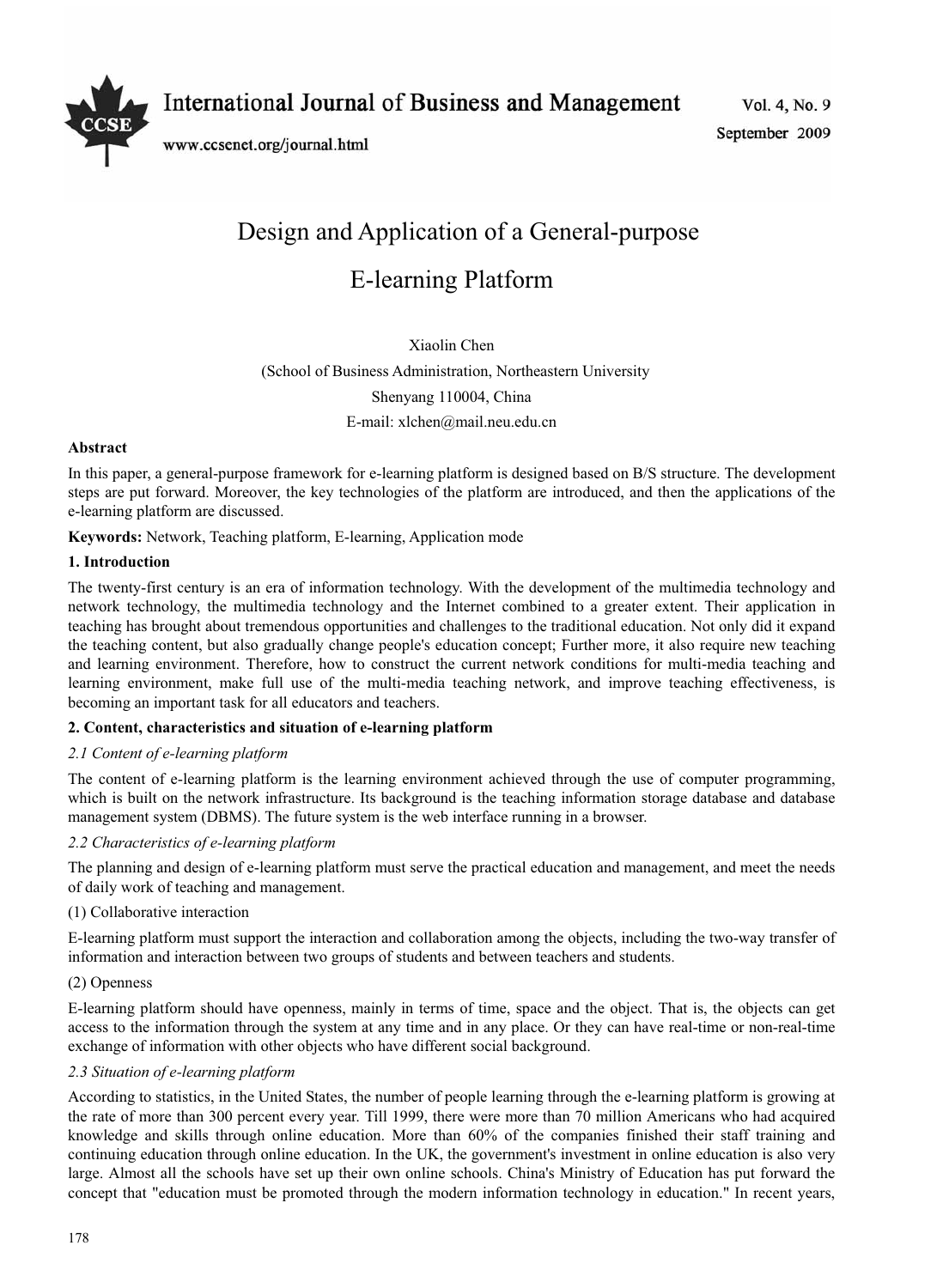with the development of " Connecting Schools Project" and "Western University Campus Network Project", many schools have set up their own online learning platform on the base of campus network., and have launch teaching activities on the base of online teaching platform.

At present, there are a number of easy-to-use and efficient online learning platforms overseas, such as Learning Space of Lotus, WebCT (Web Course Tools) of Columbia University, Top Class of WBT System and Virtual-U of Simon Fraser University, Canada. There are also many domestic companies and schools who have developed or are going to develop similar E-learning platforms. Major universities have developed teaching supporting system in preparation for the development of modern distance learning and teaching system. Tsinghua University Network, which is the supporting platform of Tsinghua online teaching system, has been put into operation.

# **3. Analysis of E-learning platform requirement**

E-learning platform carries out for the use of the online exchanges between teachers and students. Its main function is to provide interactive environment for teachers and students. The analysis of specific functional are as follows:

(1) Information bulletin. Teachers publish the teaching-related information and the students check the information timely.

(2) Introduction of teachers and courses. Introduction of teacher and school courses, credits and other related information.

(3) Watch courseware. By real-time playback and synchronization of the writing content on the blackboard (mostly PowerPoint or HTML-based script), students can learn course by themselves.

(4) Download courseware. Students can download the courseware, and teachers upload to support the self-study after school hours.

(5) Operations management. Students download the homework, complete operations and submit to the teachers, and check their grades in time.

(6) Teacher-student interaction. Teachers and students exchange questions and answers online in real-time. Students and teachers can also communicate non-real-time interaction by way of sending instation message or E-mail.

(7) Management module. This area is divided into teacher section and administrator section. Teachers published information on the dynamic course, upload courseware and homework, manage user rights of the students. Administrator work for day-to-day maintenance of the e-learning platform.

(8) Online test. Students can select in the examination questions for online test and check test results.

E-learning platform breaks the constraints of time and space in traditional education. It is an extension of the classroom teaching, and thus is better adapted to modern society's "life-long learning" atmosphere.

#### **4. Construction of e-learning platform framework**

### *4.1 The overall framework*

The overall framework of the application objects are classified into three sub-platform systems according to students, teachers, the management. The three sub-platform systems will split various functional system and then combine again, to form the framework combined with vertical function system and nichorizontal application object, to complete the function of all systems through the integration of the three sub-platform, as is shown in Figure 1. Insert Figure 1 here

#### *4.2 Application Mode*

The online learning system is designed using the three-layer B/ structure, as is shown in Figure 2. End users requests to the server from the browser, using ASP technology to acquire user request information. When the request information is integrated with the background databases, the information is handled by means of connecting the databases through ODBC, and the handled information will be sent back to the users through ASP.

The greatest advantage of the use of B / S structure is that users can log in online learning platform through the browser, with no need to install any client software, and it has no regional limitation.

#### *Insert Figure 2 here*

#### *4.3 Functional Design*

According to the overall block diagram of e-learning platform shown in Figure 4.1, the specific design features of e-learning platform are as follows:

(1) Teachers Corner. To support the teaching activities on the net. Teachers can publish courseware and teaching information in the "Release Management" sub-module; upload homework and correct on line in the "Job Management" sub-module; add, delete or modify in the course information in the "Course Management" sub-module, in order to make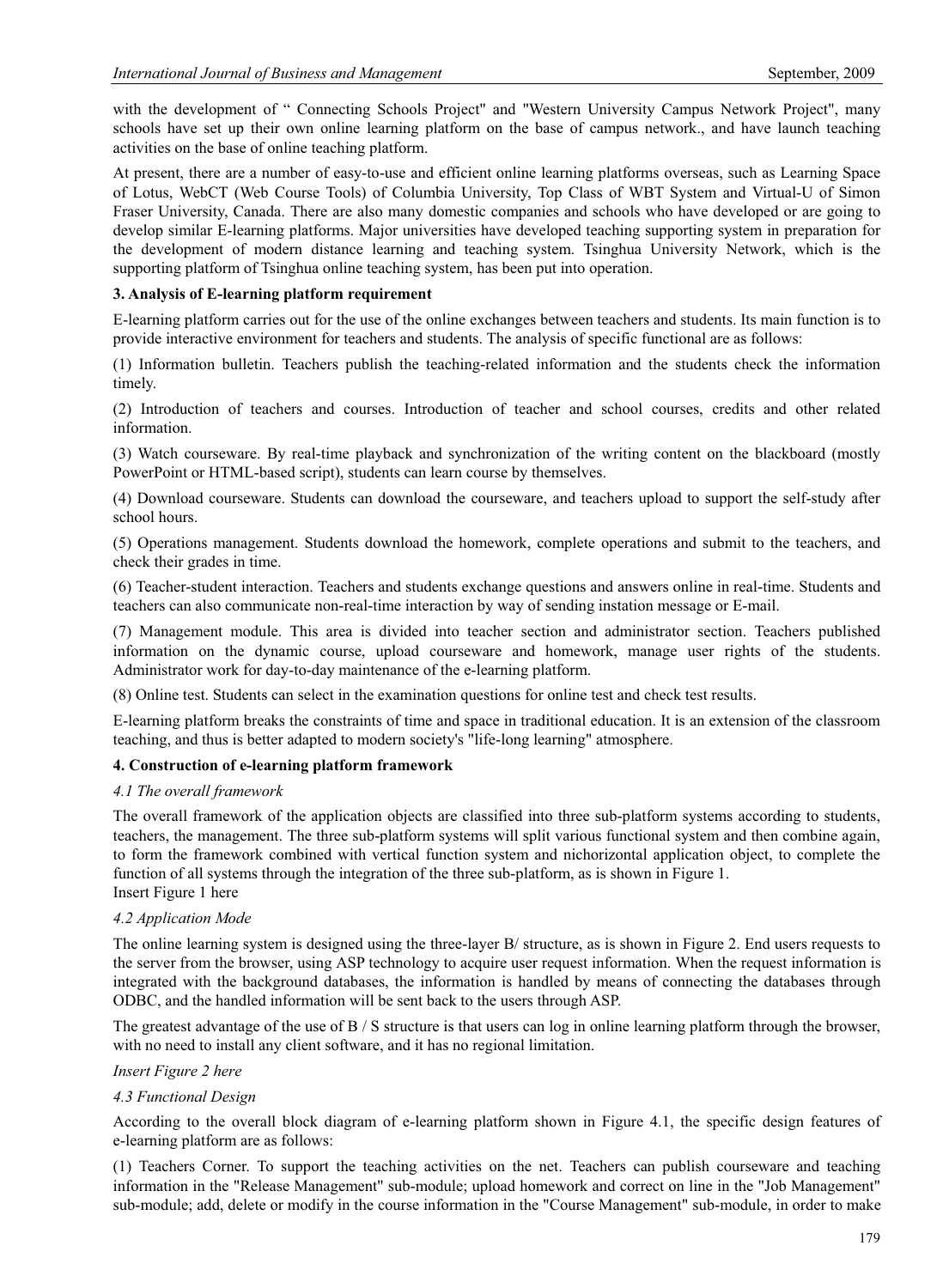students more aware of the selected course information; maintain the information of students, which can be used as the basis of dynamic allocation of the administrator.

(2) Site management. To initialize the site information and daily maintenance. Administrator can do the maintenance of online information, forums, update the user information and operate the dynamic allocation of authority.

(3) Login. To validate visitors authority to the use of e-learning platform.

(4) Course description. To introduct information on the courses.

(5) About teachers. To introduct information for teachers.

- (6) Courseware download. To download coursewares used by students.
- (7) Homework Management. To download the homework, upload finished homework, and check grades.
- (8) Online learning. To learning the courseware on the e-learning platform

(9) Online test. To test students and issue results.

(10) Teacher-student interaction. To provide the interactive channel between teachers and students. Teachers and students can interact by means of sending E-mails and instation message. They can also exchange ideas through the online Q&A forum.

## *4.4 Key technologies and tools of e-learning platform*

The main technology and tools of e-learning platform includes:

(1) ASP language. ASP (Active Server Pages) is one of popular web application program development languages. ASP is produced and executed on the website server with high interaction and high efficiency.

(2) Dreamweaver MX. This is one of the most popular web site authoring tools. It is equipped with a full suite of page design tools and web site management tools. It can set up, manage and modify websites rapidly, providing HTML/DHTML, Java Applet, ASP 2.0, JSP 1.0 as well as development tool module such as CSS style to achieve "WYSIWYG" effect.

(3) Microsoft SQL Server. It is a Microsoft database product introduced for the large network environment. Taking into account the actual situation of teaching and the using easiness and stability of Microsoft SQL Server database, it uses Microsoft SQL Server 2000 database.

## **5. Application of e-learning platform**

Upon completion, the e-learning platform has been applied in some courses. It greatly improved the quality of teaching. The advantages are as follows:

(1) Traditional paper-based homework and reports are upgraded to electronic documents. It is a reform for a variety of homework and media for report.

(2) The traditional scoring means is replaced by the time-saving and effort-saving web form score means, with no time and space constraints. Teachers are saved from chore of repeated finding, checking, cumulating scores and so on.

(3) Online Q&A has improved the efficiency of the teacher-student interaction. The traditional one-on-one teaching is changed into one-to-many teaching in time and space. Students can see how teacher answer the issues raised by themselves and others, thus enhancing the efficiency of the exchange.

#### **References**

Biao H. (2004). *Techniques and examples of ASP network programming*. Beijing: Posts & Telecom Press, 355-360.

Jones G.. (1995). Categorizing distance learning systems discovering successful ingredients. *Proceedings of the sixth IFIP World Conference on Computers in Education*, 243-249.

Li, X. (2004). Dreamweaver MX in Chinese 2004 Platinum Teaching, Beijing: Ordnance Industry Press, Beijing Kehai Electronic Publishing, 192-202.

Studio L. (2005). *Dreamweaver MX 2004 & ASP Dynamic Web Page Programming Self-manual*, Beijing: Posts & Telecom Press, 105-110.

Weiyuan Z. (2005). The analysis of e-learning platforms and web site building in colleges and universities. *Practice and Exploration*.

Yin M. (1999). Development and Application of A Web-Based Supervised Integrated Distance Teaching & Learning Environment. *ICDEDL International Conference (Beijing)*.

Zhixing L, Qingsheng Z, & Yi Z. (2008). The Development and Construction of Java EE Technology-based Experiment Teaching Platform, *Technology Applications*.